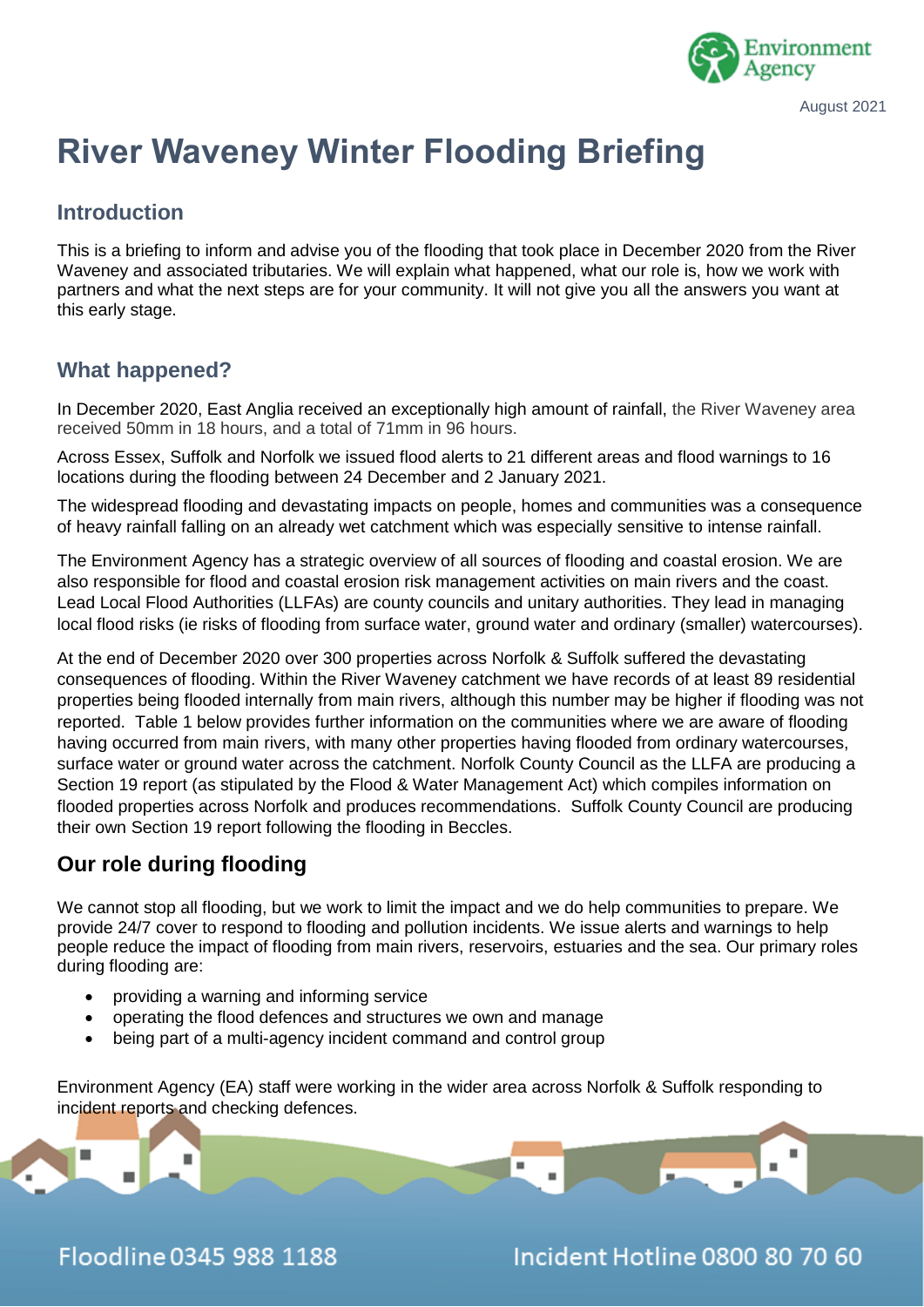

## **Flood Warnings**

We provide a warning and informing service through our Flood Warning Service. We have a network of both rain gauges and river gauging stations to monitor the height and flow of rivers. If a river level is measured or forecast to reach above a typical range this means that flooding is possible, and a flood warning or alert may be issued.



At 17:04 on 23 December we issued the flood alert for the River Waveney from Diss and the River Dove to Ellingham, including Bungay: *be alert, stay vigilant and make early preparations.*



 At 00:24 on 24 December we issued the flood warning for the River Waveney from Bungay to Ellingham: *flooding is expected, take action to protect yourself and your property.*

**FLOOD WARNING** 

At 02:10 on 24 December we issued the flood warning for the River Waveney from Diss to Bungay.

If you are in an area able to receive flood warnings from us but did not receive the Floodline warnings issued as listed above, please check that you are signed up to receive them by contacting Floodline on **0345 988 1188** or sign up at: <https://www.gov.uk/sign-up-for-flood-warnings>

## **Managing and responding to flooding**

During the flooding we worked closely with professional partners to minimise flooding across the Waveney River catchment area. This includes working with professional partners, including the police, fire service and the rest of our partners on the Local Resilience Forum (LRF). A meeting of the LRF took place on 28 April to review the incident and we continue to work together on the recovery side of the incident.

For the duration of this event, staff were conducting 'river runs', which are operational checks of the rivers and flood plains. They would check local pinch points and bridges to ensure no debris was holding back flows, clearing any obvious blockages that could impede flows.

### **Data**

We are collating and processing the data received from our flood survey and are reviewing our flood warning service to ensure we provide an accurate and timely warning service for future flooding. We will let you know if changes are made to your flood warning service.

We are in the process of updating our flood risk model of the River Waveney which we hope to complete by the end of this year. This will utilise the information we obtained from the December 2020 flooding.

Later this year we hope to carry out threshold surveys of the properties that were known to have flooded, to help us understand the scale of the flood risk. This, in combination with the updated flood risk modelling, will help us ascertain if there are cost beneficial ways to reduce the flood risk.



Floodline 0345 988 1188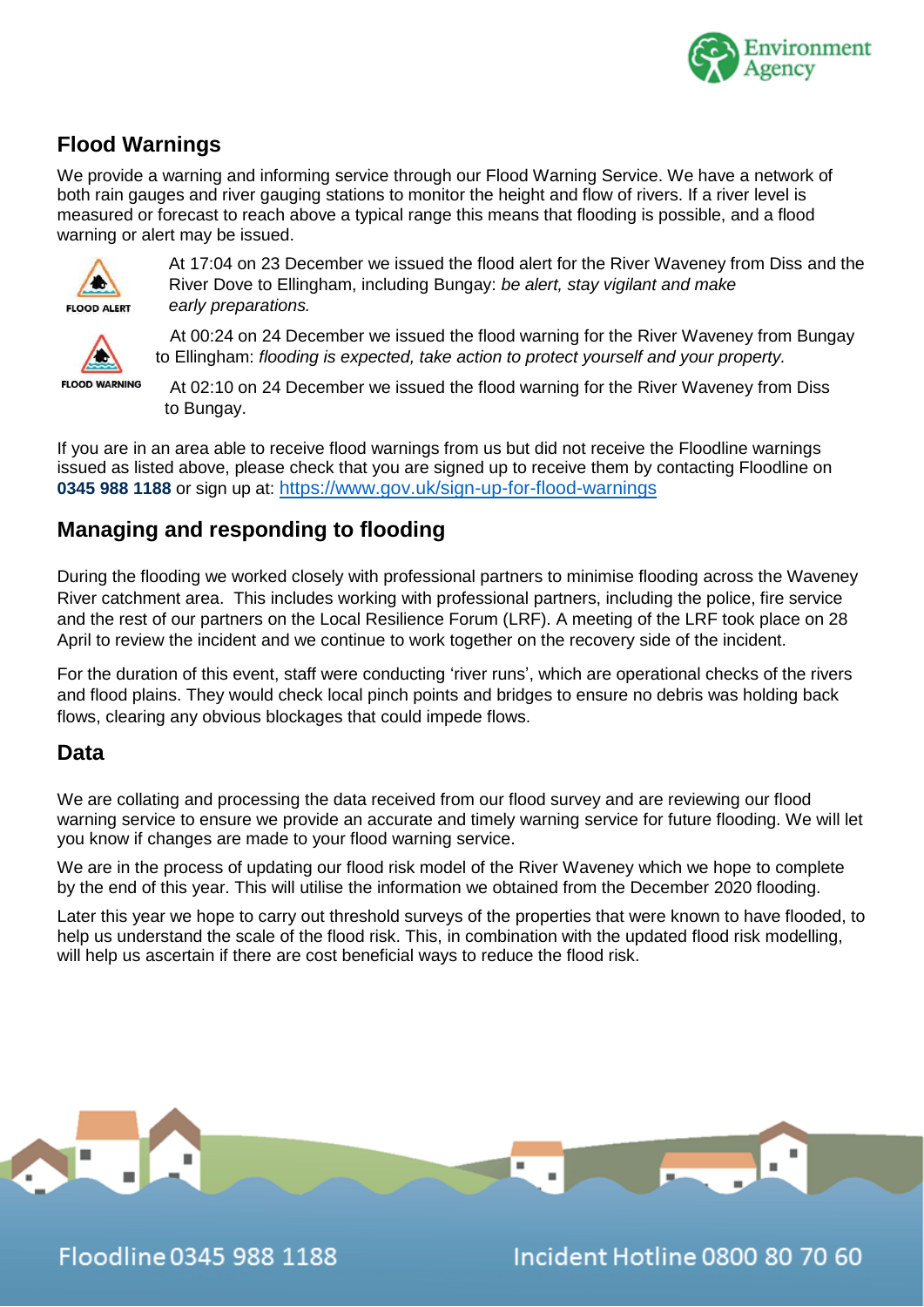

| <b>Community</b><br>(County where properties                 |                                                 |                                                           |                                                    |                                                      |
|--------------------------------------------------------------|-------------------------------------------------|-----------------------------------------------------------|----------------------------------------------------|------------------------------------------------------|
| were flooded shown in<br>brackets<br>N-Norfolk<br>S-Suffolk) | <b>Properties</b><br>flooded from<br>main river | <b>Properties flooded</b><br>from ordinary<br>watercourse | <b>Properties</b><br>flooded from<br>surface water | <b>Properties flooded</b><br>from combined<br>source |
| Beccles (S)                                                  |                                                 |                                                           |                                                    | 9                                                    |
| Brockdish (N)                                                | $\overline{2}$                                  | 17                                                        |                                                    |                                                      |
| Bungay (S)                                                   | 5                                               |                                                           |                                                    |                                                      |
| Diss (N)                                                     | 8                                               |                                                           | 5                                                  |                                                      |
| Ditchingham Dam (N)                                          | 28                                              |                                                           |                                                    |                                                      |
| Earsham (N)                                                  | 6                                               |                                                           | $\overline{2}$                                     |                                                      |
| Eye(S)                                                       | 2                                               |                                                           |                                                    |                                                      |
| Flixton (S)                                                  |                                                 |                                                           |                                                    |                                                      |
| Geldeston (N)                                                | 3                                               |                                                           |                                                    | 2                                                    |
| Gillingham (N)                                               |                                                 |                                                           | $\overline{2}$                                     |                                                      |
| Needham (S)                                                  | 3                                               |                                                           |                                                    |                                                      |
| Scole & Waterloo (N)                                         | 6                                               |                                                           | 8                                                  |                                                      |
| Shelfanger (N)                                               | 12                                              |                                                           |                                                    |                                                      |
| Wainford (N&S)                                               | 7                                               |                                                           |                                                    |                                                      |
| Woodton (N)                                                  | 4                                               |                                                           |                                                    |                                                      |

Table 1: Numbers of properties internally flooded where at least 1 property is likely to have been flooded from a main river.

#### **Have you been flooded? – please let us know**

We are very keen to know about all the properties that have been flooded internally, so that any data we capture can help inform future decisions. If you have not contacted us to report flooding at your property, please let us know, as we are very keen to know the full extent of the flooding in the River Waveney catchment. Please email [enquiries\\_eastanglia@environment-agency.gov.uk.](mailto:enquiries_eastanglia@environment-agency.gov.uk) Or ring 0203 0255472. Information relating to flooding from ordinary watercourses, surface water or ground water will be shared with Norfolk County Council or Suffolk County Council as the LLFA and included in their Section 19 report.

We will communicate with residents of properties known to have flooded internally to investigate options for managing flood risk.

We have created an online survey and would encourage all residents who were flooded to complete it by using the following link. <https://www.smartsurvey.co.uk/s/I7HEVS/>if you require a paper copy please call Tina Starling on 07500 884454.

All the data and information we capture is reviewed and the results help to inform our flood warning service, ensuring we provide an accurate and timely warning service for future flooding. We will let you know if changes are made to your flood warning service.



Floodline 0345 988 1188